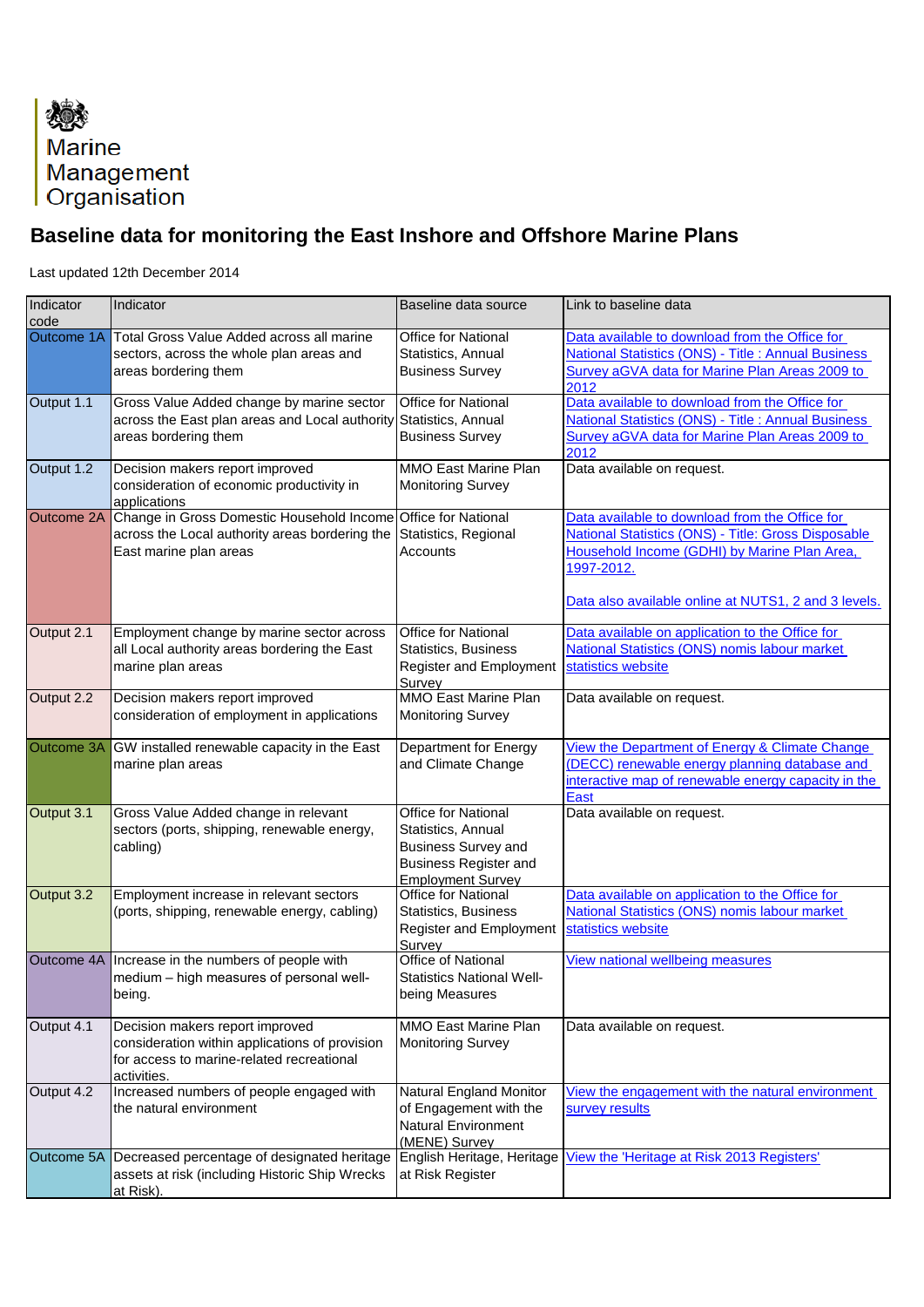| <b>Outcome</b>    | Quality and value of seascapes retained.                                              | <b>MMO Seascape</b>                                     | View seascape assessment results                                                                             |
|-------------------|---------------------------------------------------------------------------------------|---------------------------------------------------------|--------------------------------------------------------------------------------------------------------------|
| 5.B               |                                                                                       | Assessment                                              |                                                                                                              |
| Output 5.1        | Decision makers report improved                                                       | <b>MMO East Marine Plan</b>                             | Data available on request.                                                                                   |
|                   | consideration within applications of provision                                        | <b>Monitoring Survey</b>                                |                                                                                                              |
|                   | for heritage assets, nationally protected<br>landscapes and local seascape (marine    |                                                         |                                                                                                              |
|                   | character and visual resource).                                                       |                                                         |                                                                                                              |
| <b>Outcome 6A</b> | Marine Strategy Framework Directive Good                                              | <b>Statutory nature</b>                                 | <b>Marine Strategy Framework Directive Good</b>                                                              |
|                   | <b>Environmental Status Reporting</b>                                                 | conservation bodies                                     | Environmental Status Reporting not yet finalised,                                                            |
|                   |                                                                                       | (SNCBs) and Inshore                                     | interim measures are being developed.                                                                        |
|                   |                                                                                       | <b>Fisheries and</b>                                    |                                                                                                              |
|                   |                                                                                       | <b>Conservation Authorities</b>                         | Current best available evidence at a plan level is                                                           |
|                   |                                                                                       | (IFCAs)                                                 | found in the third round of Habitats Directive species<br>and habitat reporting.                             |
| <b>Outcome 6B</b> | <b>Water Framework Directive Good</b>                                                 | <b>Environment Agency</b>                               | <b>View surface water status</b>                                                                             |
|                   | <b>Ecological/Chemical Status/Potential</b>                                           |                                                         |                                                                                                              |
|                   | Reporting (aggregated to Plan Area scale)                                             |                                                         |                                                                                                              |
| Output 6.1        | Decision makers report improved                                                       | <b>MMO East Marine Plan</b>                             | Data available on request.                                                                                   |
|                   | consideration of: a) cumulative impact                                                | <b>Monitoring Survey</b>                                |                                                                                                              |
| Output 6.2        | assessments b) collision risk<br>The ratio of near misses to collisions leading       | <b>Marine Accident</b>                                  | Data available on request from Marine Accident                                                               |
|                   | to hazardous substance release increases.                                             | <b>Investigation Branch</b>                             | <b>Investigation Branch</b>                                                                                  |
|                   |                                                                                       |                                                         |                                                                                                              |
| <b>Outcome 7A</b> | Marine Strategy Framework Directive Good                                              | <b>Statutory nature</b>                                 | <b>Marine Strategy Framework Directive Good</b>                                                              |
|                   | <b>Environmental Status Reporting (use</b>                                            | conservation bodies                                     | <b>Environmental Status Reporting not yet finalised,</b>                                                     |
|                   | monitoring data so can disaggregate to Plan                                           | (SNCBs) and Inshore                                     | interim measures are being developed.                                                                        |
|                   | Area scale)                                                                           | <b>Fisheries and</b>                                    |                                                                                                              |
|                   |                                                                                       | <b>Conservation Authorities</b><br>(IFCAs)              | Current best available evidence at a plan level is<br>found in the third round of Habitats Directive species |
|                   |                                                                                       |                                                         | and habitat reporting                                                                                        |
|                   | Outcome 7B   Water Framework Directive Good                                           | <b>Environment Agency</b>                               | View surface water status                                                                                    |
|                   | Ecological/Chemical Status/Potential                                                  |                                                         |                                                                                                              |
|                   | Reporting (aggregated to Plan Area scale)                                             |                                                         |                                                                                                              |
| Output 7.1        | Decision makers report an improved                                                    | <b>MMO East Marine Plan</b>                             | Data available on request.                                                                                   |
|                   | consideration of a) biodiversity and b)<br>opportunities to incorporate features that | <b>Monitoring Survey</b>                                |                                                                                                              |
|                   | enhance biodiversity and geological interests.                                        |                                                         |                                                                                                              |
|                   |                                                                                       |                                                         |                                                                                                              |
|                   | Outcome 8A Site condition assessment reports show                                     | <b>Statutory nature</b>                                 | Current best available evidence at a plan level is                                                           |
|                   | increased percentage of MPAs have achieved conservation bodies                        |                                                         | found in the third round of Habitats Directive species                                                       |
|                   | or are progressing towards favourable status                                          | (SNCBs) and Inshore                                     | and habitat reporting. View national data reporting                                                          |
|                   |                                                                                       | <b>Fisheries and</b><br><b>Conservation Authorities</b> |                                                                                                              |
|                   |                                                                                       | (IFCAs)                                                 |                                                                                                              |
| Output 8.1        | Decision makers report an improved                                                    | <b>MMO East Marine Plan</b>                             | Data available on request.                                                                                   |
|                   | consideration of the MPA network in strategic                                         | <b>Monitoring Survey</b>                                |                                                                                                              |
|                   | level assessments.                                                                    |                                                         |                                                                                                              |
| Outcome 9A        | Decision makers report improved<br>consideration of resilience of activities to the   | <b>MMO East Marine Plan</b><br><b>Monitoring Survey</b> | Data available on request.                                                                                   |
|                   | impacts of climate change                                                             |                                                         |                                                                                                              |
| <b>Outcome 9B</b> | Increase in both the number and capacity                                              | <b>Department for Energy</b>                            | View the Department of Energy & Climate Change                                                               |
|                   | (installed gigawatts) of renewable energy                                             | and Climate Change                                      | (DECC) renewable energy planning database and                                                                |
|                   | installations.                                                                        |                                                         | interactive map of renewable energy capacity in the                                                          |
|                   |                                                                                       | <b>MMO East Marine Plan</b>                             | <b>East</b>                                                                                                  |
| Output 9.1        | Decision makers report improved<br>consideration of climate change adaptation         | <b>Monitoring Survey</b>                                | Data available on request.                                                                                   |
|                   | and mitigation measures within applications                                           |                                                         |                                                                                                              |
|                   |                                                                                       |                                                         |                                                                                                              |
| <b>Outcome</b>    | Increased confidence in plan-led management   MMO East Marine Plan                    |                                                         | Data available on request.                                                                                   |
| 10A               | and a decrease in decision making process                                             | Monitoring Survey and                                   |                                                                                                              |
|                   | time both in pre-application and application                                          | <b>Customer Insight Group</b>                           |                                                                                                              |
| Outcome           | phases<br>Increase in the percentage of Local                                         | report<br><b>MMO East Marine Plan</b>                   | Data available on request.                                                                                   |
| 10B               | Authorities bordering the East Plan Areas that   Monitoring Survey                    |                                                         |                                                                                                              |
|                   | are satisfied they have been able to integrate                                        |                                                         |                                                                                                              |
|                   | marine plans into their decision-making                                               |                                                         |                                                                                                              |
|                   | framework                                                                             |                                                         |                                                                                                              |